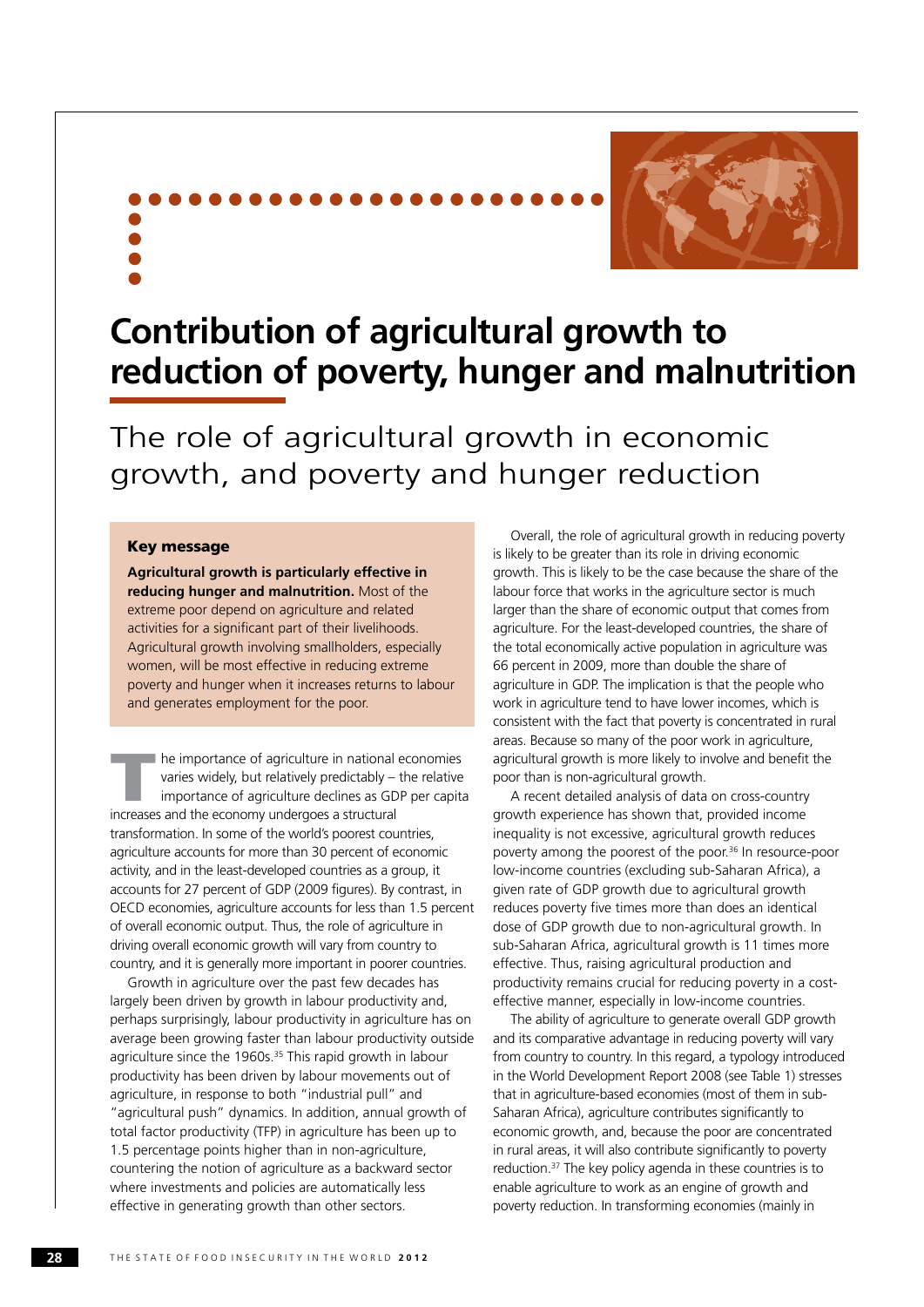Asia, North Africa and the Near East) agriculture contributes less to economic growth, but since poverty remains overwhelmingly rural, agricultural growth, as well as growth in the rural non-farm economy, has strong poverty reduction effects. In urbanized economies (mainly in Eastern Europe and Latin America), where poverty is primarily urban, a more

#### Table **1**

**Role of agriculture in economic growth and poverty reduction, by type of economy**

|                                                                   | <b>Agriculture-</b><br>based<br>economies | <b>Transforming</b><br>economies | <b>Urbanized</b><br>economies |
|-------------------------------------------------------------------|-------------------------------------------|----------------------------------|-------------------------------|
| Total population (millions)                                       | 615                                       | 3510                             | 965                           |
| Total poor population (millions)<br>US\$1.08/day<br>US\$2.15/day  | 170<br>278                                | 583<br>1 530                     | 32<br>91                      |
| Agricultural labour force as<br>share of total (%)                | 65                                        | 57                               | 18                            |
| GDP growth<br>(annual, 1993-2005, %)                              | 3.7                                       | 6.3                              | 2.6                           |
| Agricultural GDP as share of<br>total $(\%)$                      | 29                                        | 13                               | 6                             |
| Agricultural GDP growth<br>(annual, 1993-2005, %)                 | 4                                         | 2.9                              | 2.2                           |
| Agriculture's contribution to<br>GDP growth<br>$(1993 - 2005, %)$ | 32                                        | 7                                | 5                             |

*Source:* Adapted from Tables 1.1 and 1.2 of World Bank. 2008. *World Development Report 2008: Agriculture for Development.* Washington, DC. productive agriculture sector can help to cap food price increases and improve the purchasing power of the urban poor, who spend a large portion of their income on food.

In addition to the type of economy the agriculture sector is embedded in, the propensity for agriculture to contribute to poverty reduction is also a function of the structure of the sector, especially with regards to the distribution of land. For example, in a smallholder-based and labour-intensive agriculture sector, higher land and labour productivity lead to rapid reductions in poverty (e.g. Eastern and South-Eastern Asia). China cut poverty extremely rapidly during the 1980s to mid-1990s during a period of strong agricultural growth, as it started from a situation of relatively equal access to farmland and human capital.<sup>38</sup> As inequality increased over time, poverty reduction slowed. In parts of Latin America, however, because of an unequal distribution of land and the dominance of mechanized farming, the relationship between productivity and poverty reduction is much weaker: yields have grown rapidly but rural poverty has changed little.<sup>39</sup>

In order for agricultural growth to include the poor, it should utilize the assets typically owned by the poor. In all cases, the poor own their own labour, and in some cases this is all they own. Thus, growth that generates employment, increases wages and upgrades the quality of jobs (see Box 2), especially for unskilled labour, is of crucial importance for reducing poverty and increasing access to adequate food in terms of both quantity and quality. Poor access to food can cause low labour productivity, which in turn hampers economic growth, especially in agrarian-based contexts.<sup>40</sup>

#### BOX **2**

#### Promoting decent employment in agriculture and rural areas for achieving food security

According to the ILO's definition, "decent work sums up the aspirations of people in their working lives. It involves opportunities for work that is productive and delivers a fair income, security in the workplace and social protection for families, better prospects for personal development and social integration, freedom for people to express their concerns, organize and participate in the decisions that affect their lives and equality of opportunity and treatment for all women and men."1

Rural labour markets are highly informal, with a prevalence of casual work arrangements and information asymmetries, as well as gender and age-based inequalities. Rural working conditions are often poor, access to social protection is limited, and labour legislation is often not enforced; rural workers are the least organized and least protected by legislative frameworks.2

Policies and programmes should aim not only at more but also at better employment in the farm and non-farm

sector.<sup>3</sup> For instance, integrated production and pest management (IPPM) helps reduce the overall use of pesticides and selection of less hazardous products when pesticide use is necessary. Equipped with knowledge of IPPM techniques, agricultural workers can better negotiate clauses requiring the use of IPPM in collective bargaining agreements with employers.<sup>4</sup> Likewise, providing support to formal trade unions (e.g. the General Agricultural Workers Union of Ghana) to facilitate the inclusion of self-employed farmers and agricultural workers, including seasonal workers, can give such workers a stronger voice in social dialogue and bargaining processes. As a final example of improving the condition of employment in the agriculture sector, the Ministry of Agriculture in Thailand is designing a scheme to provide rice farmers with pensions and disability compensation.

*Sources:* Please see notes on page 61.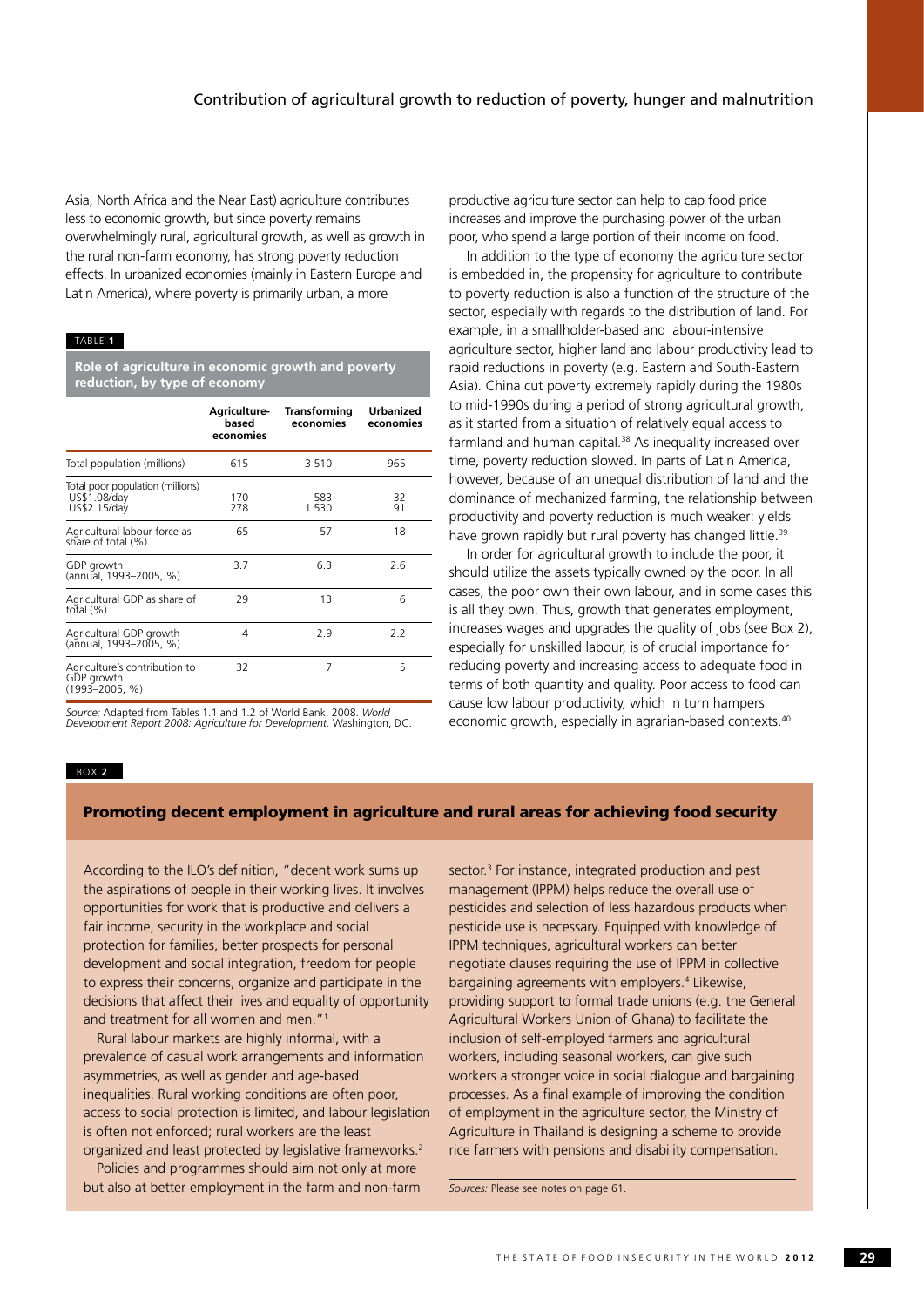Employment-enhancing growth is widely recognized as a necessary condition for achieving sustainable economic development. Countries that have been successful in reducing poverty in relatively short periods of time went through employment-centred structural transformations, in which industrial and agricultural policies as well as active social policies were used in synergy.<sup>41</sup> Employmentenhancing policies include tackling constraints to entrepreneurship development, improving literacy and education, as well as skills development to increase the employability of the workforce, especially the youth.

In countries with a relatively equal distribution of land, many of the poor also have access to some land, which

allows them to benefit from growth that increases its value (e.g. through higher yields). Thus, for example, yield growth and poverty reduction have gone hand in hand in China, where the distribution of land is relatively equal.<sup>42</sup> By contrast, in India, land distribution is more unequal, and yield growth has not sparked as much reduction in poverty and undernourishment. In situations where a large share of production growth occurs on large farms, the poor can still participate in growth if crop production is labour-intensive and serves to increase rural wages – however, the benefits to the poor will still be less than if the poor owned the land. If the growth occurs on large mechanized farms, there will be little scope for participation of the poor.



### Smallholders' contribution to increasing agricultural production and productivity<sup>43</sup>

The global demand for food is expected to increase by 60 percent by 2050. Given climate change, natural resource constraints and competing demands, especially for the production of biofuels, among other factors, this presents a considerable challenge for the agriculture and food systems worldwide. Smallholders will need to play a key role in meeting these requirements, if for no reason other than the sheer magnitude of their production in developing countries.

Historically, smallholders have proved to be key players in meeting food demand. In Asia during the Green Revolution, smallholder farmers adopted new technical innovations, increased productivity, and produced enough food to lower the real prices of staple foods for consumers. The demand for labour in rural areas increased, generating jobs for the rural poor and increasing wages for unskilled workers. This combination of factors helped to improve food security for all. Many of the development success stories of the past 20–40 years were based on smallholder production (e.g. China, Indonesia, and Viet Nam; see Box 3). During this time, smallholders were also typically more efficient than large -scale farmers.44 Looking ahead, smallholder production is likely to be more efficient for labour-intensive products such as vegetables.

Despite these past successes, smallholders will need to overcome considerable constraints if they are to compete in many modern markets. Within developing countries, changes in the agricultural and food-marketing, processing and retail sectors have resulted in increased private-sector investments, both domestic and foreign, in agro-food industries.

Sales through more sophisticated channels, such as supermarkets, require greater managerial and logistics skills from farmers and an ability to provide continuity of supply and to meet demanding food safety and quality requirements. Agricultural research and extension are becoming increasingly private and globalized, focusing on technologies that are knowledge-intensive and require management skills and effective learning. This could limit small farms' access to innovative inputs. Smaller farms face difficulties in accessing credit, as financial institutions are often reluctant to lend due to poor collateral and lack of information on the creditworthiness of the potential borrower. Small women farmers face even greater disadvantages than their male counterparts as they typically have even less access to financial and social capital, market information and productive resources such as land.

Smallholders are capable of meeting these challenges, but they need an appropriate "enabling environment" in order to do so. Provision of better rural infrastructure, such as roads, physical markets, storage facilities and communication services, will reduce transaction costs and enable farmers to reach markets. Interventions to ensure land tenure and property rights security will encourage smallholders to invest in land improvements. Provision of education in rural areas is essential if smallholders are to participate in markets, as small farmers cannot trade in sophisticated chains if they are neither literate nor numerate and/or lack the ability to organize supplies and the confidence to partner with buyers. It is also imperative that policies redress gender and other inequalities regarding access to assets and resources in order to bring long-term benefits to women and their families.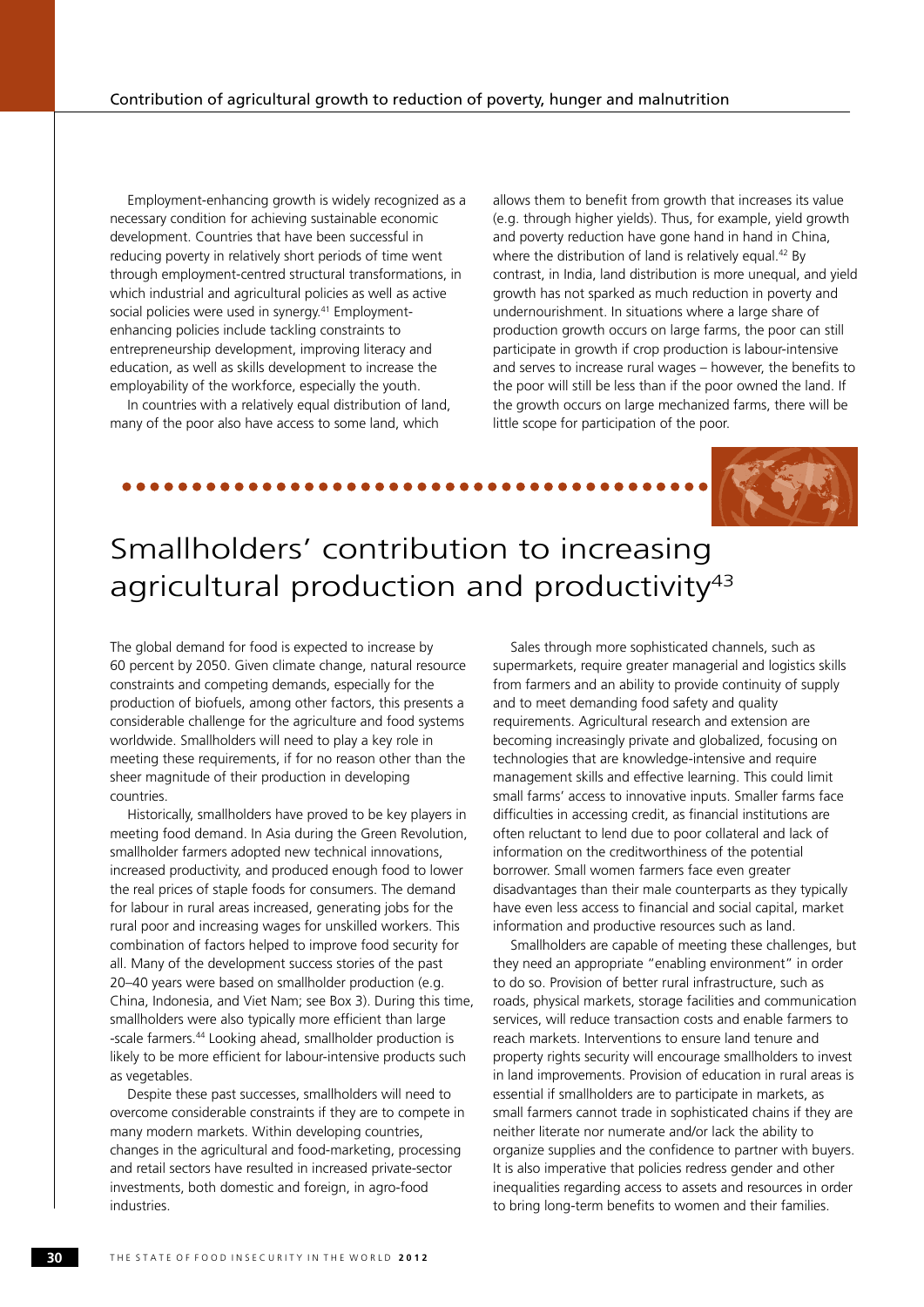#### BOX **3**

#### Agricultural growth in Viet Nam

Viet Nam has experienced rapid economic growth overall (5.8 percent per capita per year from 1990 to 2010), and rapid growth in agriculture also. Between 1990 and 2010, agricultural growth averaged 4.0 percent per year, one of the best performances in the world during that period. Total factor productivity growth in agriculture was also quite rapid at 3.1 percent per year from 1991 to 2000 and 2.4 percent per year from 2001 to 2009.<sup>1</sup>

Most of the production growth derived from increased yields. Yields of rice, the most important crop, increased by 50 percent, but yields of maize, rubber, cashews and cassava all more than doubled. However, area harvested also increased: areas under maize and rubber cultivation more than doubled, that for cashews more than tripled, and the area under coffee cultivation increased by a factor of eight (from about 60 000 hectares in 1990 to more than half a million by 2008). Aquaculture production has also grown extremely rapidly, by about 12 percent per year since 1990.

Because land distribution in Viet Nam is relatively equal compared with most countries, the growth in yields has benefited many small landowners. The growth in area harvested has also increased demand for labour, one of the key assets of the poor. This growth pattern has contributed to rapid reductions in poverty, undernourishment, stunting and underweight (the latter two referring to children under the age of five). Indeed, Viet Nam has already achieved several of the Millennium Development Goals.

Market-oriented agricultural households benefited the most during the mid-1990s, with the poverty rate for these households falling by more than 40 percent in just five years. But subsistence-oriented agricultural households also benefited – their poverty rate fell by 28 percent over five years. For households that were initially subsistenceoriented but strongly increased their participation in markets during the 1990s, the poverty decline was 35 percent. All these household types experienced an increase in non-agricultural income, thus underlining the importance of a dynamic non-farm economy.2

<sup>1</sup> K. Fuglie. 2012. Productivity growth and technology capital in the global agricultural economy. Chapter 16 in K.O. Fuglie, E. Ball and S.L. Wang, eds. *Productivity growth in agriculture: an international perspective*. Wallingford, UK, CABI.

2 A. de Janvry and E. Sadoulet. 2010. Agricultural growth and poverty reduction: additional evidence. *The World Bank Research Observer*,  $25(1)$ : 1–20



#### Indicators of agricultural GDP, poverty and malnutrition in Viet Nam, 1989–2011

*Note:* Data on prevalence of stunting, underweight and wasting refer to children under five years of age. *Source of raw data:* FAO and World Bank.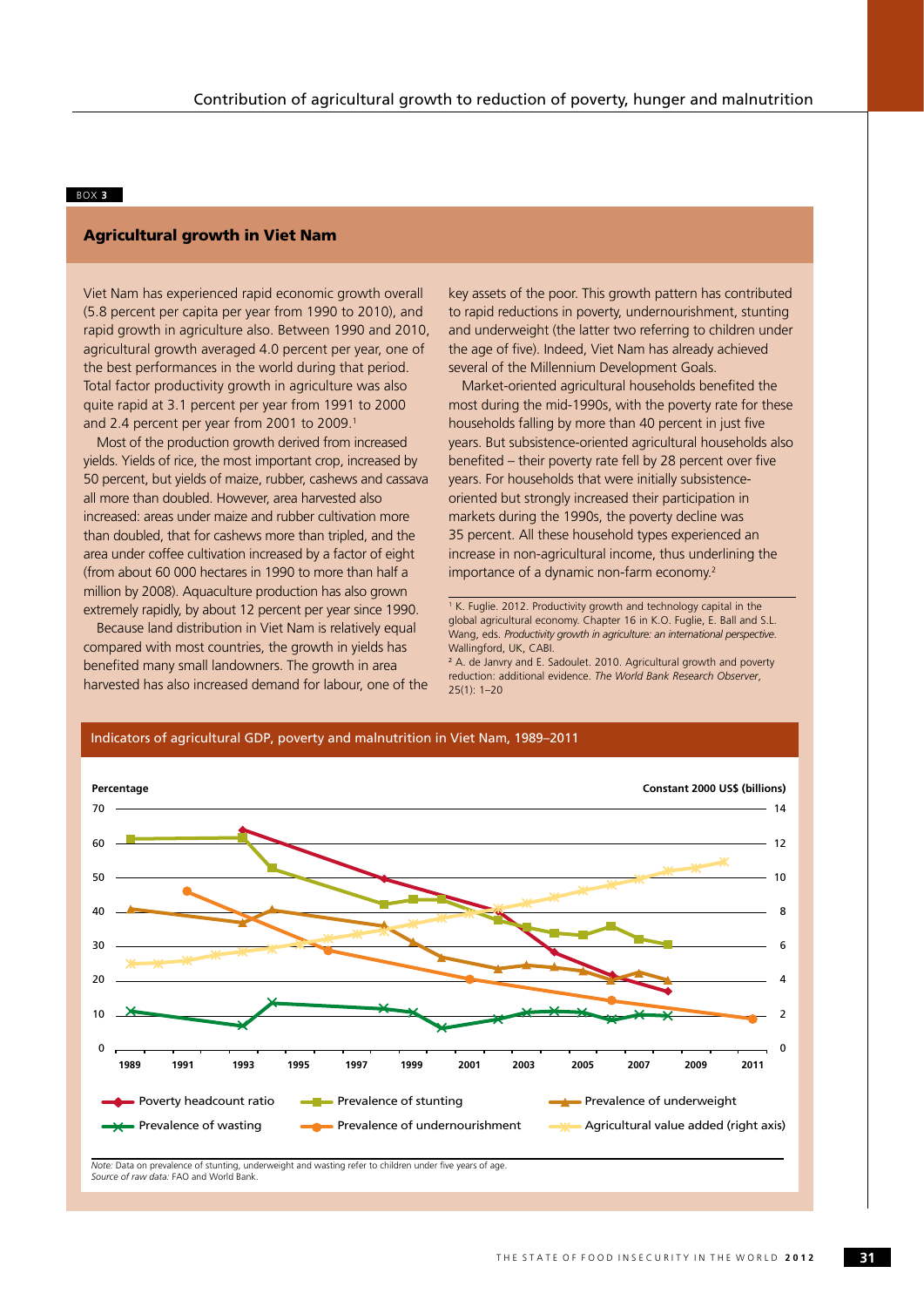#### BOX **4**

#### Agricultural growth in the United Republic of Tanzania

The United Republic of Tanzania's agriculture sector grew at an annual average rate of 3.8 percent per year between 1990 and 2010, placing it among the top 15 performers worldwide during that period. The prevalence of undernourishment, however, first increased and then stagnated during the past 20 years, and progress in reducing stunting and poverty has been very slow. Thus, rapid agricultural growth in and of itself is not sufficient to improve nutrition.

Production growth in agriculture during the past 20 years was accounted for primarily by increased area harvested, with relatively little deriving from higher yields. Four-fifths of the increased area harvested has come from eight crops: maize, dry beans, groundnuts, rice, bananas, coconuts, sorghum and cassava. But yields for maize, coconuts, sorghum and cassava have declined during the past two decades and those for rice have increased only slightly. The declining yields possibly reflect expansion into marginal lands with lower soil fertility and yield potential. Reflecting the reliance on land expansion, growth of total factor productivity in agriculture, while positive, was not especially noteworthy during this time – it averaged 0.4 percent per year from 1991 to 2000, and 1.0 percent per year from 2001 to 2009.<sup>1</sup>

A growth pattern based on land expansion raises questions of sustainability. In addition, the extent to which the benefits are captured by the poor depends on the extent to which the additional land brought under cultivation is fertile and is owned by the poor.

There has been some rapid export growth of cotton and tobacco in recent years, both of which are crops grown by smallholders. But these are non-food crops, and their production is concentrated in relatively small parts of the country. A growth strategy focusing on maize, root crops, pulses and oilseeds would be more effective in reducing poverty and undernourishment, because these crops are more widely grown by poor farmers and account for a larger share of poor people's budgets.<sup>2</sup> Increased spending on agricultural research and extension focused on these crops will be needed if such a growth strategy is to be pursued.

<sup>1</sup> K. Fuglie. 2012. Productivity growth and technology capital in the global agricultural economy. Chapter 16 in K.O. Fuglie, E. Ball and S.L. Wang, eds. *Productivity growth in agriculture: an international perspective*. Wallingford, UK, CABI.

<sup>2</sup> K. Pauw and J. Thurlow. 2011. *The role of agricultural growth in reducing poverty and hunger: the case of Tanzania*. IFPRI 2020 Conference Brief No. 21. Washington, DC, IFPRI.



**32** T H E S T A T E O F F O O D I N S E C U R I T Y I N T H E W O R L D **2 0 1 2**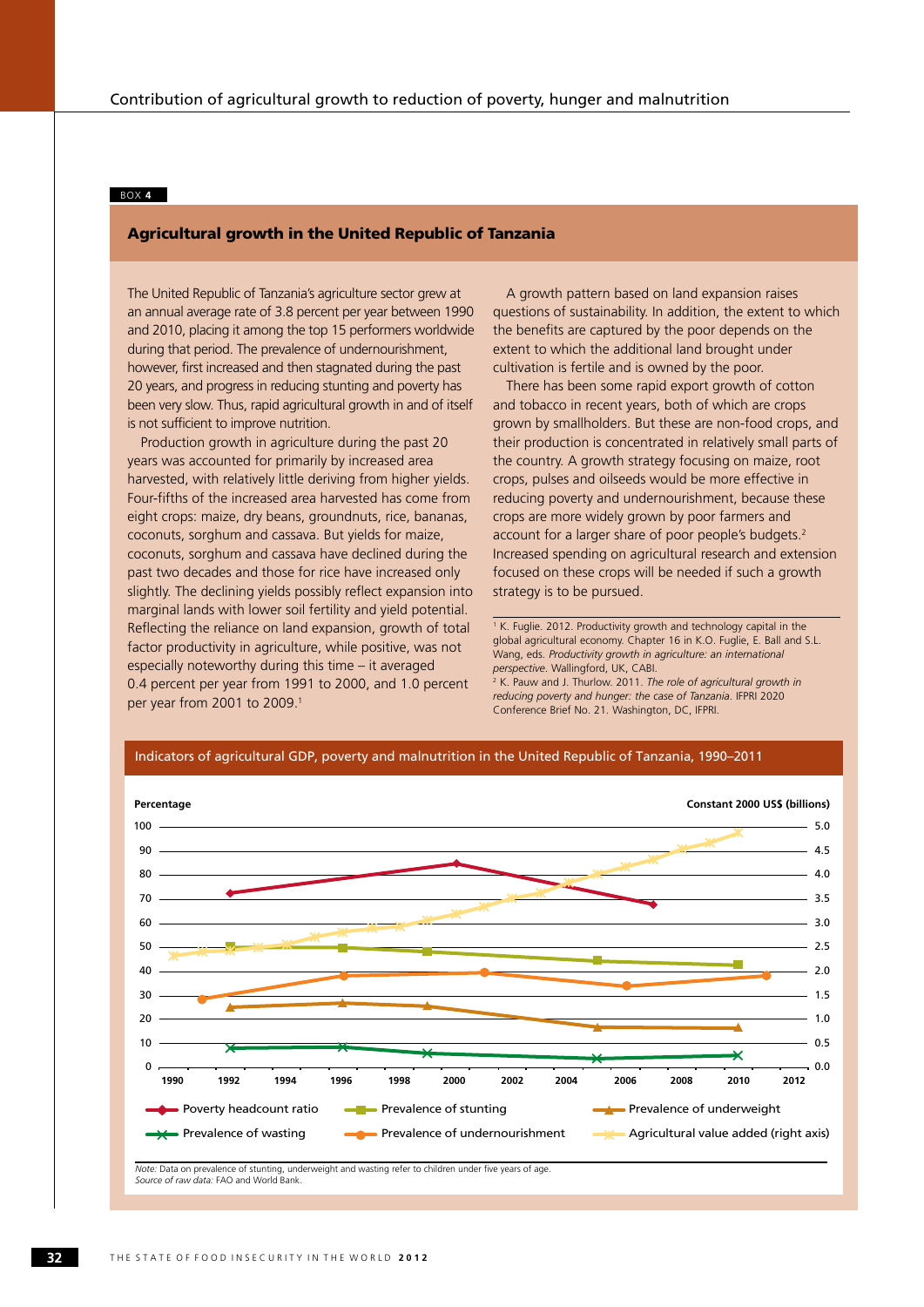Governments can provide further significant support to smallholder development by, for example, ensuring highquality agricultural research is clearly targeted towards smallholder and consumer needs, where possible in partnership with the private sector. Government extension services will need to focus more on production, but also on marketing and food safety.

A greater focus on integrating smallholders into markets will provide several benefits. Not only will it help meet future food demand; it will also contribute to improving food security and nutrition in rural and urban areas. In addition, it will open up increased opportunities for linkages with the rural non-farm economy, as smallholders are likely to use most of their additional income to purchase locally produced goods and services.



## Hunger, agriculture and sustainable development

If the world is to succeed in overcoming hunger and malnutrition and meeting the demand of today's and future generations, fundamental changes in the agricultural and food systems are needed. At the recent Rio+20 Summit, world leaders reconfirmed that "poverty eradication, changing unsustainable and promoting sustainable patterns of consumption and production and protecting and managing the natural resource base of economic and social development are the overarching objectives of and essential requirements for sustainable development."45 Success in achieving these objectives is literally vital for food security and adequate nutrition for all.

This is particularly relevant for the way countries seek to enable their agricultural and food systems to meet the needs of today's and future generations. Sustainable development and the Rio vision cannot be achieved unless hunger and malnutrition are eradicated. It is essential that national governments and all stakeholders promote the gradual realization of the right to adequate food, establish and protect rights to resources, especially for the most vulnerable; incorporate incentives for sustainable consumption and production into food systems; promote fair and well-functioning agricultural and food markets; reduce risk and increase the resilience of the most vulnerable; and invest public resources in essential public goods, including innovation and infrastructure.

On the consumption side, there is a need to contribute to sustainable use of resources by reducing overconsumption, shifting to nutritious diets with a lower environmental footprint and reducing food losses and waste throughout the food chain. Regarding food and agricultural production, there is great potential for

sustainable intensification. Adequate and stable agricultural productivity growth depends critically on the health of agroecosystems and their capacity to provide services such as soil fertility, resistance to pests and diseases and overall resilience of the production system. Healthy ecosystems can also provide important benefits beyond the farm, reducing agricultural pollution that has high costs, and contributing to climate change mitigation, biodiversity conservation and watershed protection. Often, farmers, fishermen and forest dwellers lack the capacity and incentives to adopt the practices needed to achieve sustainable and healthy agroecosystems.

Thus governments, the private sector and nongovernmental organizations are increasingly interested and engaged in building the needed technical, policy and financing frameworks to support more sustainable forms of production. There are a range of possible approaches to incorporating environmental values in agricultural policymaking to explicitly recognize and reduce the costs of agricultural pollution and increase the external environmental benefits the agriculture sector can provide. It is critical to evaluate such approaches in terms of their equity impacts as much as their efficiency, as they involve transfers of costs and benefits amongst groups in society. Some successes with approaches that combine poverty reduction and environmental sustainability have been achieved and these need to be built upon and expanded.

In view of this vision, the four Rome-based organizations – FAO, IFAD, WFP and Bioversity International – have identified ten key priorities and calls for action, which formed their contribution to the outcome document of the Rio+20 Summit (see Box 5).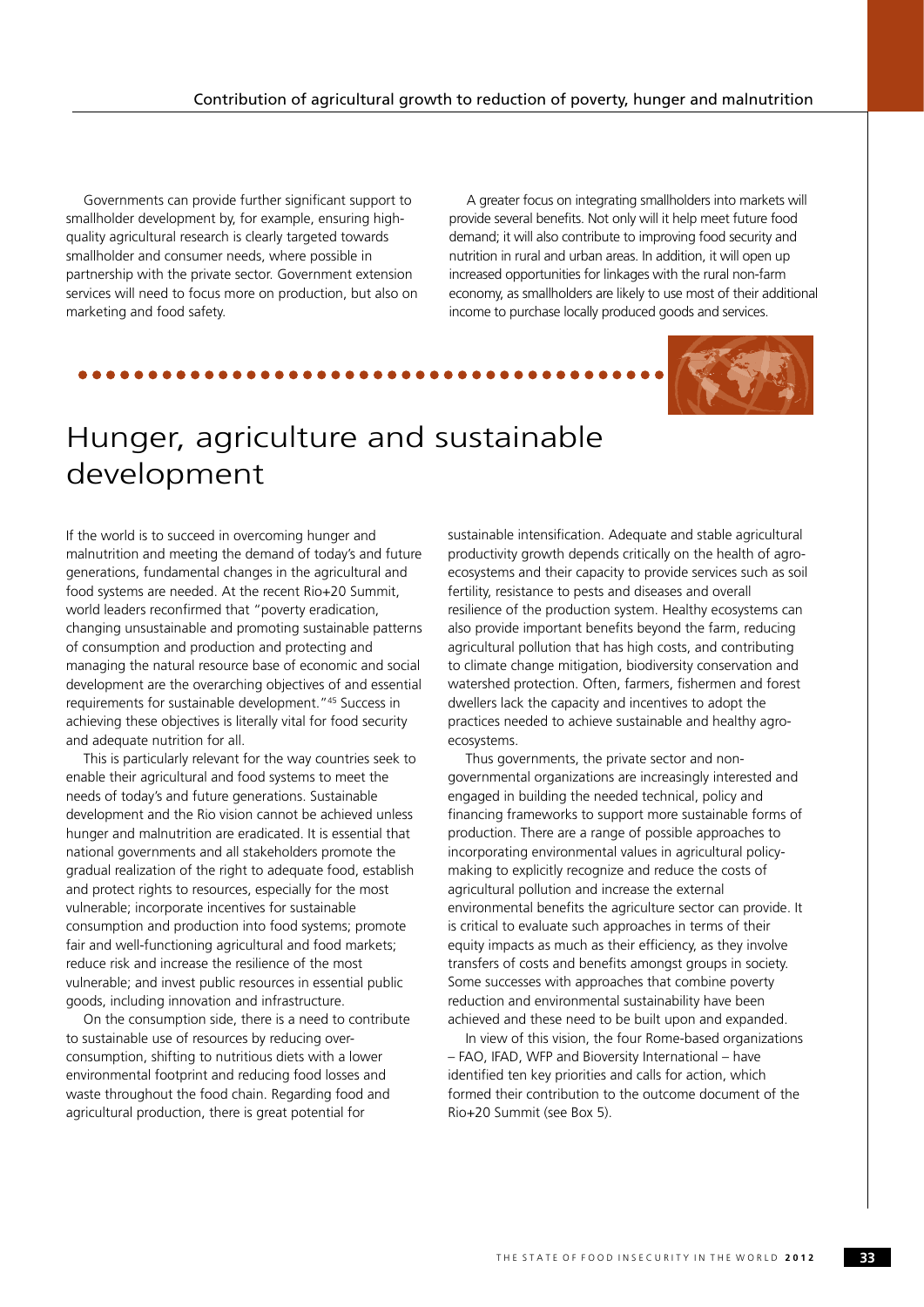#### BOX **5**

### Contribution of Rome-based organizations (FAO, IFAD, WFP and Bioversity International) to the Rio+20 outcome document

- Current development pathways have left 1.4 billion in  $extreme$  poverty, 925 million<sup>1</sup> hungry and many more malnourished and food insecure.
- Unsustainable models of development are degrading the natural environment, threatening the ecosystems and biodiversity on which livelihoods and food and nutrition security depend.
- Globally, risks are increasing erratic weather patterns, natural disasters, price volatility and market risks are all increasing uncertainty for global food and nutrition security.
- An unsustainable agriculture and food system has contributed to these social and environmental failures but agriculture also offers many solutions for sustainable development and a green economy. There cannot be a green economy without sustainable agriculture.
- A profound change of our agriculture and food system is urgently needed to achieve global food security, improve people's lives and manage the environment more sustainably.
- Including and empowering hundreds of millions of

smallholder households and landless farmers – many of them women – is critical to this reform.

- Sustainability requires a reform of the overall agriculture and food system, from production to consumption.
- Social protection and safety nets are essential to support resilient livelihoods, protect the most vulnerable and include them in sustainable development pathways.
- Better and more coherent global, national and local policies are needed for sustainable development and to support the reform of agriculture and food systems at scale.
- The Rome-based organizations will work together to advance the objectives and outcomes of Rio  $+ 20$  by supporting countries' efforts to build more sustainable agriculture and food systems.

1 Note that FAO's latest estimate of global undernourishment is now 868 million.

*Source:* FAO, IFAD, WFP, Bioversity International. 2012. *Rome-based Organizations submission to Rio + 20 outcome document* (available at http:// www.fao.org/fileadmin/user\_upload/suistainability/pdf/11\_11\_30\_Romebased\_Organizations\_Submission\_to\_Rio\_20\_Outcome\_document.pdf).

# The importance of the rural non-farm economy

## and its links with agriculture<sup>46</sup>

In spite of its importance, agriculture will not be a way out of poverty for all rural people. On the one hand, some smallholder farmers – particularly those with adequate levels of assets and access to transforming agricultural markets –will be able to develop sustainable, commercialized production systems. These systems will allow them to move up and work their way out of poverty. Acquiring new land that enables them to expand their production and marketed surplus will, in many cases, be part of that process. On the other hand, many poor rural people have extremely limited, or no, access to land and markets; they will not be able to rely on farming alone to exit poverty. In addition, in countries where the supply of land is limited, not all farmers can expand their landholdings. Instead, some will need to seek opportunities in the rural non-farm economy, either through wage employment or self-employment, which can provide them with their main route out of poverty. For youth, many of whom aspire to move beyond agriculture, the rural non-farm economy will be of particular importance.

As an economy grows and GDP per capita increases, the nonfarm economy also grows in importance within the rural economy as a whole. In agriculture-based economies, the share of rural income derived from non-agricultural sources may be only 20 to 30 per cent, but in urbanizing economies it can be as high as 60 or 70 per cent (see Figure 17). An analysis of RIGA (Rural Income Generating Activities) data show that a majority of households participate in rural non-farm income generating activities:47 in Asia and Latin America, typically between 50 and 60 percent and in sub-Saharan Africa, between 25 and 50 percent. However, only 20–25 percent of rural households in Asia and Latin America, and 10–20 percent of households in sub-Saharan Africa derive more than three-quarters of their income from the non-farm economy. For a majority of households, then, participation in the non-farm economy is either part-time or seasonal, and it serves to manage risk and diversify income sources. Essentially, most rural households have one foot in farming and the other in the non-farm economy.